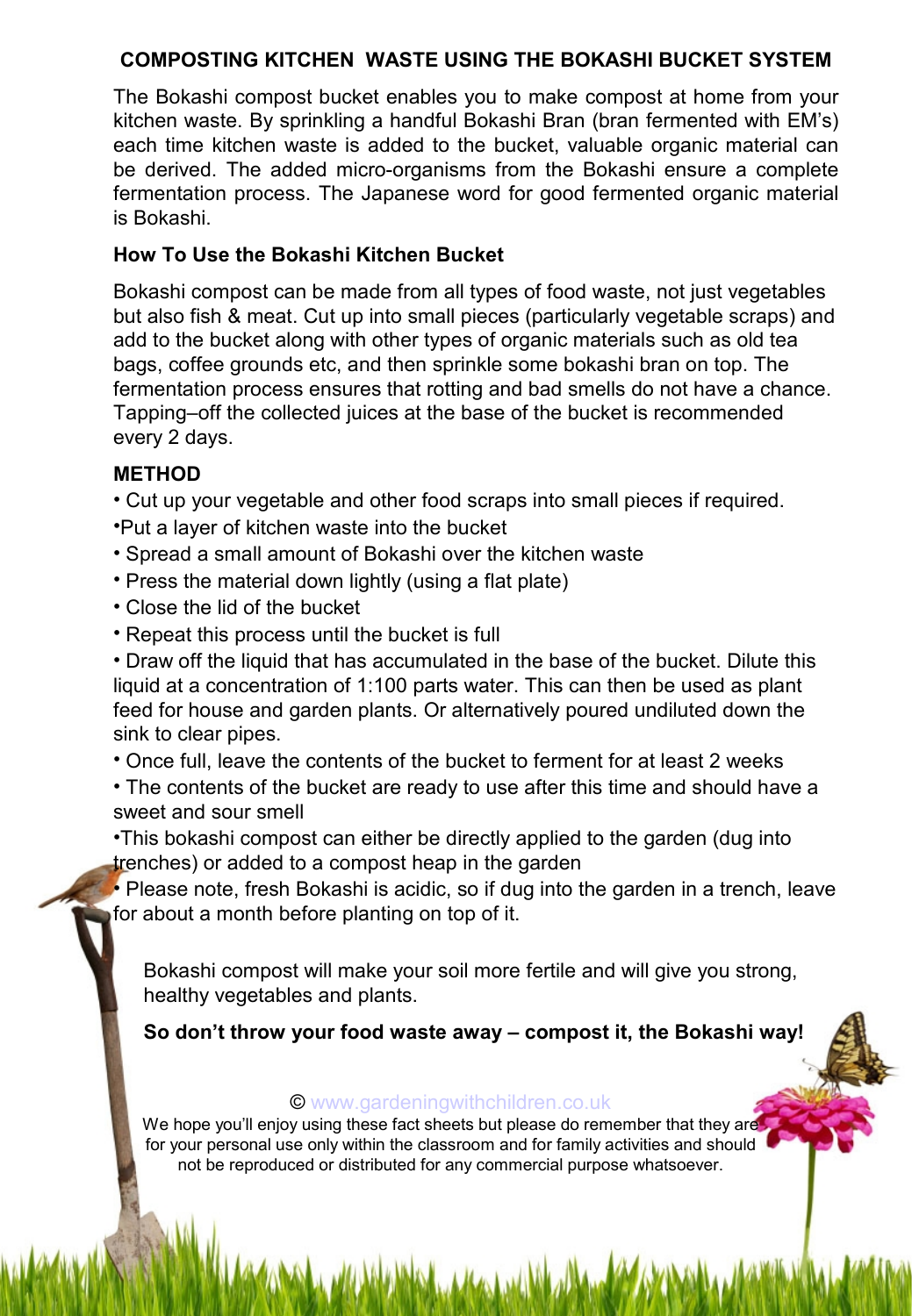# **A Few Words on Bokashi**

Once the organic materials are placed in the bucket, it must be must be air tightly sealed using the lid. This ensures that a fermentation process can take place, whereby metabolic elements consisting of micro-organisms are produced. This means that Bokashi compost, just like sauerkraut has a higher nutritional value than organic substances that have not been fermented.

Bokashi is suitable for use as a soil improver and also as a nutrient in cattle fodder. Bokashi is also a source of micro-organisms that grow in the soil and nutrients for others. These then establish themselves on a permanent basis in the soil, multiply and then dominate the harmful bacteria, viruses and fungi that are present.

Bokashi has been traditionally used in Japan in order to increase the level of microbial diversity in the soil and provide plants with bioactive foodstuffs such as growth hormones, antibiotics, vitamins and amino acids. This means that plants receive more essential energy and have an increased resistance to harmful bacteria and fungi.

The neutral micro-organisms existing in a pathogenic soil that would normally choose the dominant harmful micro-organisms will now follow the EM effective micro-organisms. This means that soil that initially was potential a host for disease is now turned into a disease suppressing soil.

Within the areas of agriculture and horticulture, there is no other sustainable method of getting as much as possible out of the soil as that described above.

## **The Value of Bokashi Compost**

In contrast to other kinds of compost, Bokashi compost retains its energy. Bokashi ensures the following:

- Faster availability of the nutritional elements that will be absorbed by the plant;
- Good environment for micro-organisms;
- Detoxifying effect on the soil.
- The Effective Micro-organisms that are present in the Bokashi ensure the following:
- The production of all kinds of important bio-active substances such as enzymes, natural antibiotics and growth hormones, vitamins and antioxidants;
- A shift towards an increasingly disease suppressive soil;
- An increased microbial diversity and activity.

## **Bokashi Bran Refills**

Additional supplies of the Bokashi EM empowered bran are available in 2Kg bags from [our shop.](http://www.recycleworks.co.uk/em-bokashi-wheat-bran-c-277-p-1-pr-16181.html)